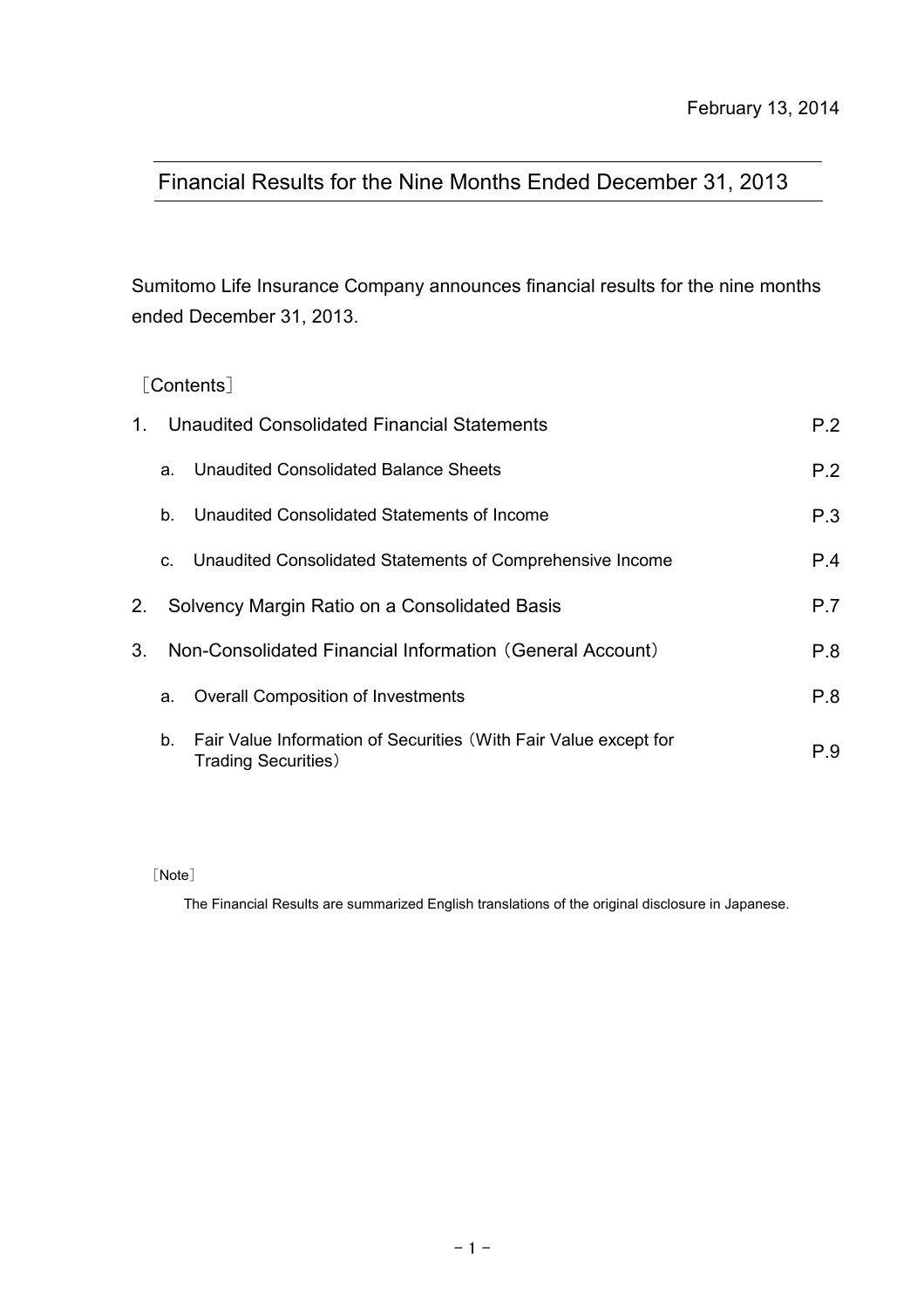## **1. Unaudited Consolidated Financial Statements**

#### **a. Unaudited Consolidated Balance Sheets**

| (Millions of Yen)                                       |                     |                        |  |  |  |
|---------------------------------------------------------|---------------------|------------------------|--|--|--|
|                                                         | As of March 31,2013 | As of December 31,2013 |  |  |  |
| <b>ASSETS:</b>                                          |                     |                        |  |  |  |
| Cash and deposits                                       | 233,076             | 110,038                |  |  |  |
| Call Ioans                                              | 434,100             | 210,600                |  |  |  |
| Monetary claims bought                                  | 310,241             | 274,219                |  |  |  |
| Securities                                              | 21,695,225          | 22,473,803             |  |  |  |
| Loans                                                   | 2,663,423           | 2,502,999              |  |  |  |
| Tangible fixed assets                                   | 820,230             | 792,077                |  |  |  |
| Intangible fixed assets                                 | 27,690              | 25,507                 |  |  |  |
| Due from agents                                         | 3                   | 1                      |  |  |  |
| Reinsurance receivables                                 | 195                 | 99                     |  |  |  |
| Other assets                                            | 247,044             | 272,554                |  |  |  |
| Deferred tax assets                                     | 135,712             | 127,393                |  |  |  |
| Customers' liabilities under acceptances and guarantees | 3,000               | 2,500                  |  |  |  |
| Allowance for possible loan losses                      | (3, 324)            | (2, 237)               |  |  |  |
| <b>Total assets</b>                                     | 26,566,620          | 26,789,558             |  |  |  |
| <b>LIABILITIES:</b>                                     |                     |                        |  |  |  |
| Policy reserves and other reserves                      | 23,399,622          | 23,706,998             |  |  |  |
| Reserve for outstanding claims                          | 102,783             | 98,524                 |  |  |  |
| Policy reserves                                         | 23,005,316          | 23,312,671             |  |  |  |
| Policyholders' dividend reserves                        | 291,521             | 295,803                |  |  |  |
| Reinsurance payables                                    | 115                 | 96                     |  |  |  |
| Corporate bonds                                         |                     | 99,480                 |  |  |  |
| Other liabilities                                       | 1,683,711           | 1,357,278              |  |  |  |
| Accrued retirement benefits                             | 23,718              | 30,973                 |  |  |  |
| Accrued retirement benefits for directors               | 14                  | 10                     |  |  |  |
| Reserve for price fluctuation                           | 206,574             | 224,792                |  |  |  |
| Deferred tax liabilities                                | 843                 | 695                    |  |  |  |
| Deferred tax liabilities for land revaluation           | 27,927              | 27,385                 |  |  |  |
| Acceptances and guarantees                              | 3,000               | 2,500                  |  |  |  |
| <b>Total liabilities</b>                                | 25,345,526          | 25,450,211             |  |  |  |
| <b>NET ASSETS:</b>                                      |                     |                        |  |  |  |
| Foundation funds                                        | 270,000             | 270,000                |  |  |  |
| Reserve for redemption of foundation funds              | 369,000             | 369,000                |  |  |  |
| Reserve for revaluation                                 | 2                   | 2                      |  |  |  |
| Surplus                                                 | 323,928             | 342,426                |  |  |  |
| Total funds, reserve and surplus                        | 962,931             | 981,428                |  |  |  |
| Net unrealized gains on available-for-sale securities   | 348,334             | 430,425                |  |  |  |
| Land revaluation differences                            | (93,037)            | (76, 426)              |  |  |  |
| Foreign currency translation adjustments                | (345)               | 15                     |  |  |  |
| Total accumulated other comprehensive income            | 254,950             | 354,014                |  |  |  |
| Minority interests                                      | 3,212               | 3,904                  |  |  |  |
| Total net assets                                        | 1,221,094           | 1,339,347              |  |  |  |
| Total liabilities and net assets                        | 26,566,620          | 26,789,558             |  |  |  |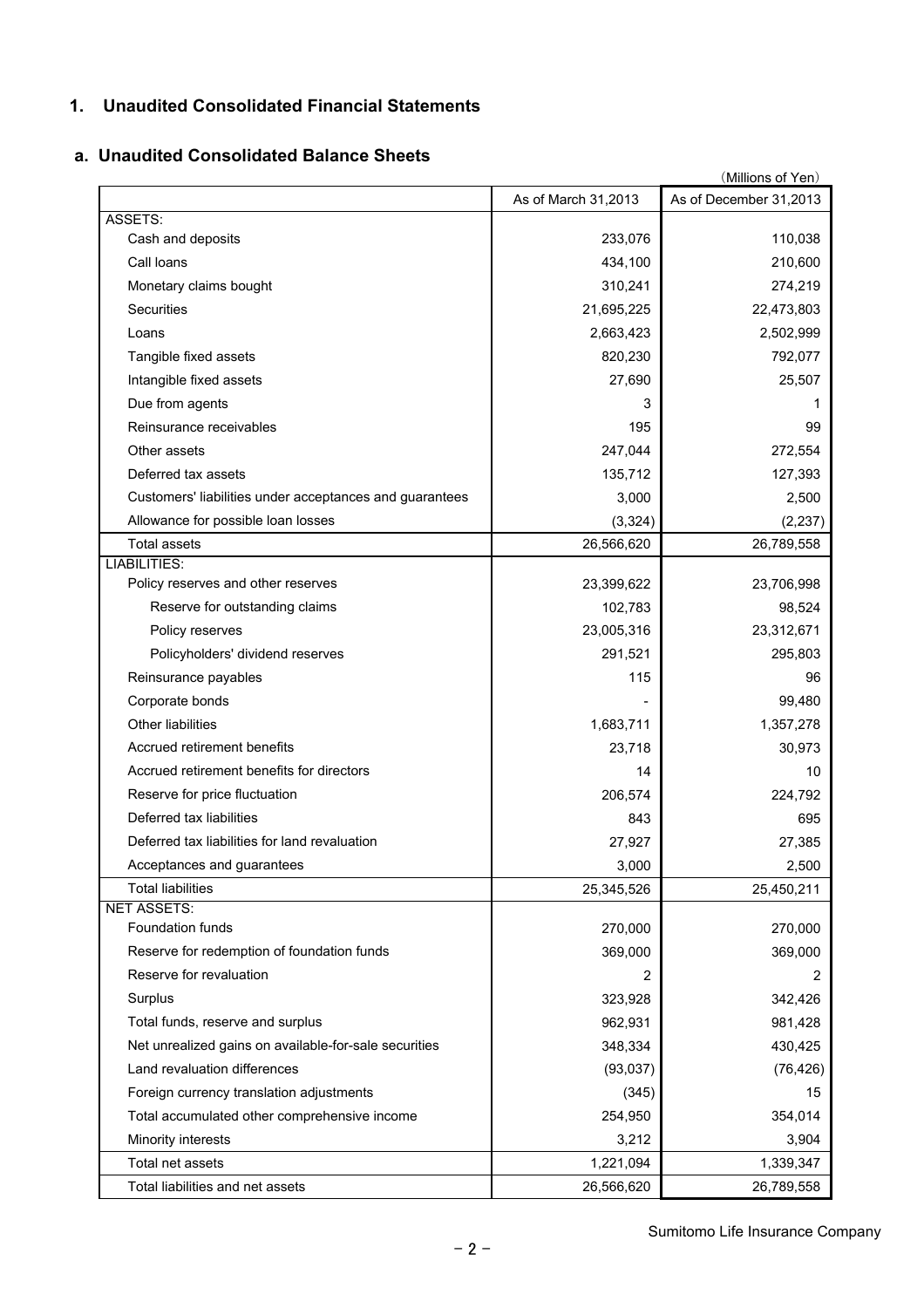### **b. Unaudited Consolidated Statements of Income**

|                                                            |                                        | (Millions of Yen)                      |
|------------------------------------------------------------|----------------------------------------|----------------------------------------|
|                                                            | Nine months ended<br>December 31, 2012 | Nine months ended<br>December 31, 2013 |
| Ordinary income                                            | 2,881,881                              | 2,667,618                              |
| Insurance premiums and other                               | 2,287,371                              | 1,865,624                              |
| Investment income                                          | 508,533                                | 709,281                                |
| Interest, dividends and other income                       | 370,984                                | 402,183                                |
| Gains on trading securities                                | 565                                    | 0                                      |
| Gains on sales of securities                               | 31,773                                 | 35,298                                 |
| Investment gains on separate accounts                      | 103,684                                | 268,645                                |
| Other ordinary income                                      | 85,976                                 | 92,712                                 |
| Ordinary expenses                                          | 2,749,739                              | 2,515,133                              |
| Benefits and other payments                                | 1,372,343                              | 1,637,320                              |
| Claims paid                                                | 423,640                                | 405,829                                |
| Annuity payments                                           | 252,814                                | 302,566                                |
| Benefits payments                                          | 285,589                                | 304,650                                |
| Surrender benefits                                         | 325,986                                | 580,359                                |
| Provision for policy reserves and other reserves           | 816,517                                | 307,679                                |
| Provision for policy reserves                              | 816,177                                | 307,354                                |
| Provision for interest on policyholders' dividend reserves | 339                                    | 325                                    |
| Investment expenses                                        | 170,737                                | 198,900                                |
| Interest expenses                                          | 7,461                                  | 7,475                                  |
| Losses on sales of securities                              | 8,555                                  | 9,177                                  |
| Losses on valuation of securities                          | 26,004                                 | 18                                     |
| Operating expenses                                         | 269,225                                | 251,039                                |
| Other ordinary expenses                                    | 120,915                                | 120,193                                |
| Ordinary profit                                            | 132,142                                | 152,484                                |
| Extraordinary gains                                        | 462                                    | 719                                    |
| Gains on disposals of fixed assets                         | 462                                    | 719                                    |
| <b>Extraordinary losses</b>                                | 26,769                                 | 35,059                                 |
| Losses on disposals of fixed assets                        | 6,026                                  | 504                                    |
| <b>Impairment losses</b>                                   | 20,172                                 | 15,775                                 |
| Provision for reserve for price fluctuation                | 11                                     | 18,218                                 |
| Payments to social responsibility reserve                  | 558                                    | 559                                    |
| Surplus before income taxes and minority interests         | 105,835                                | 118,145                                |
| Income taxes                                               |                                        |                                        |
| Current                                                    | 36,982                                 | 50,212                                 |
| Deferred                                                   | (13, 175)                              | (28, 825)                              |
| Total income taxes                                         | 23,806                                 | 21,386                                 |
| Surplus before minority interests                          | 82,029                                 | 96,758                                 |
| Minority interests                                         | (797)                                  | (278)                                  |
| Net surplus                                                | 82,826                                 | 97,036                                 |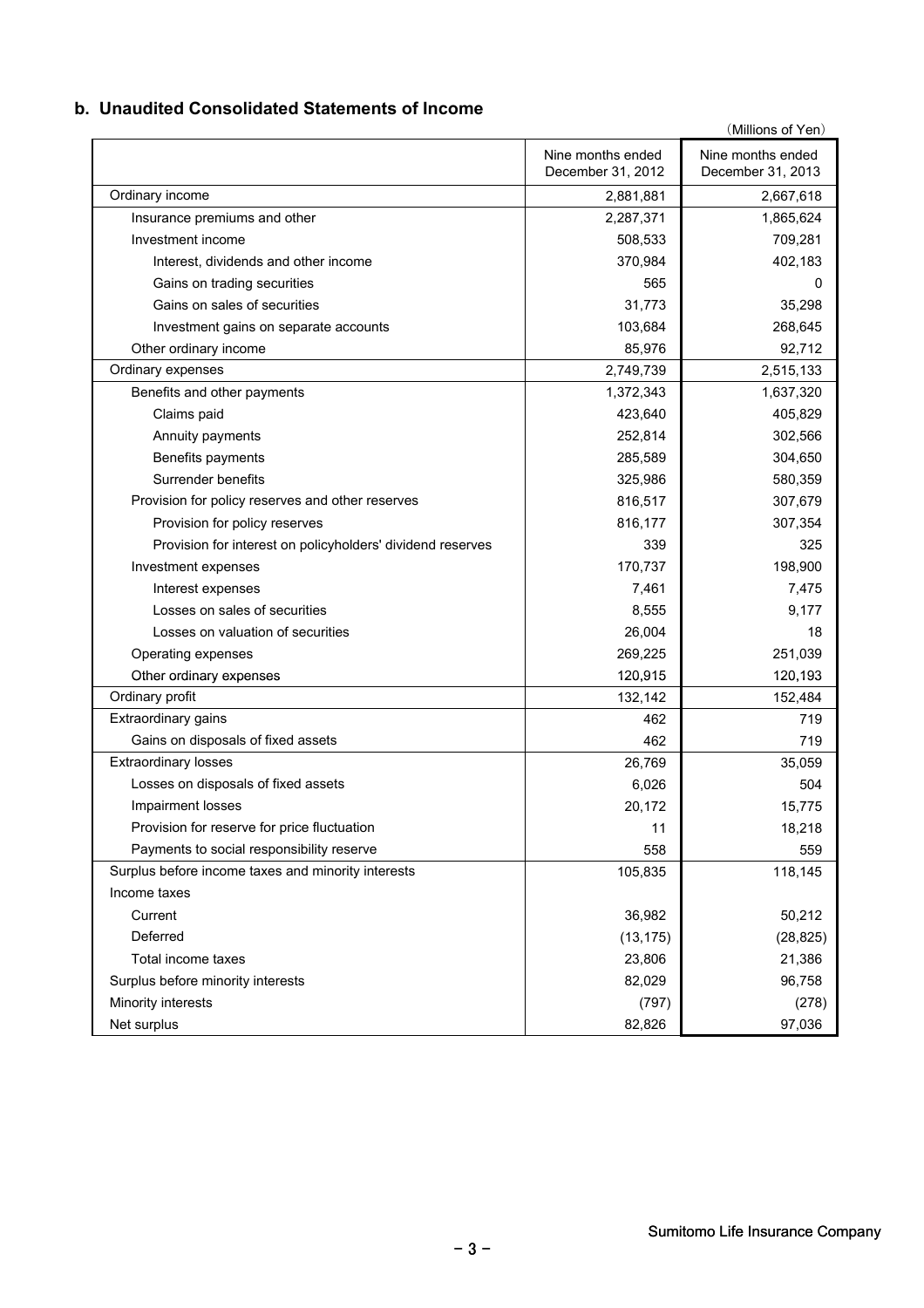# **c. Unaudited Consolidated Statements of Comprehensive Income**

|                                                                                            |                                        | (Millions of Yen)                      |
|--------------------------------------------------------------------------------------------|----------------------------------------|----------------------------------------|
|                                                                                            | Nine months ended<br>December 31, 2012 | Nine months ended<br>December 31, 2013 |
| Surplus before minority interests                                                          | 82,029                                 | 96,758                                 |
| Other comprehensive income                                                                 | 56,560                                 | 82,396                                 |
| Net unrealized gains on available-for-sale securities                                      | 56,547                                 | 82,126                                 |
| Deferred unrealized gains (losses) on derivatives under hedge<br>accounting                | (41)                                   |                                        |
| Land revaluation differences                                                               | (0)                                    | (23)                                   |
| Foreign currency translation adjustments                                                   | (1)                                    | 106                                    |
| Share of other comprehensive income of associates accounted for<br>under the equity method | 55                                     | 187                                    |
| Comprehensive income                                                                       | 138,589                                | 179,155                                |
| Comprehensive income attributable to the Parent Company                                    | 139,321                                | 179,465                                |
| Comprehensive income(loss) attributable to minority interests                              | (732)                                  | (310)                                  |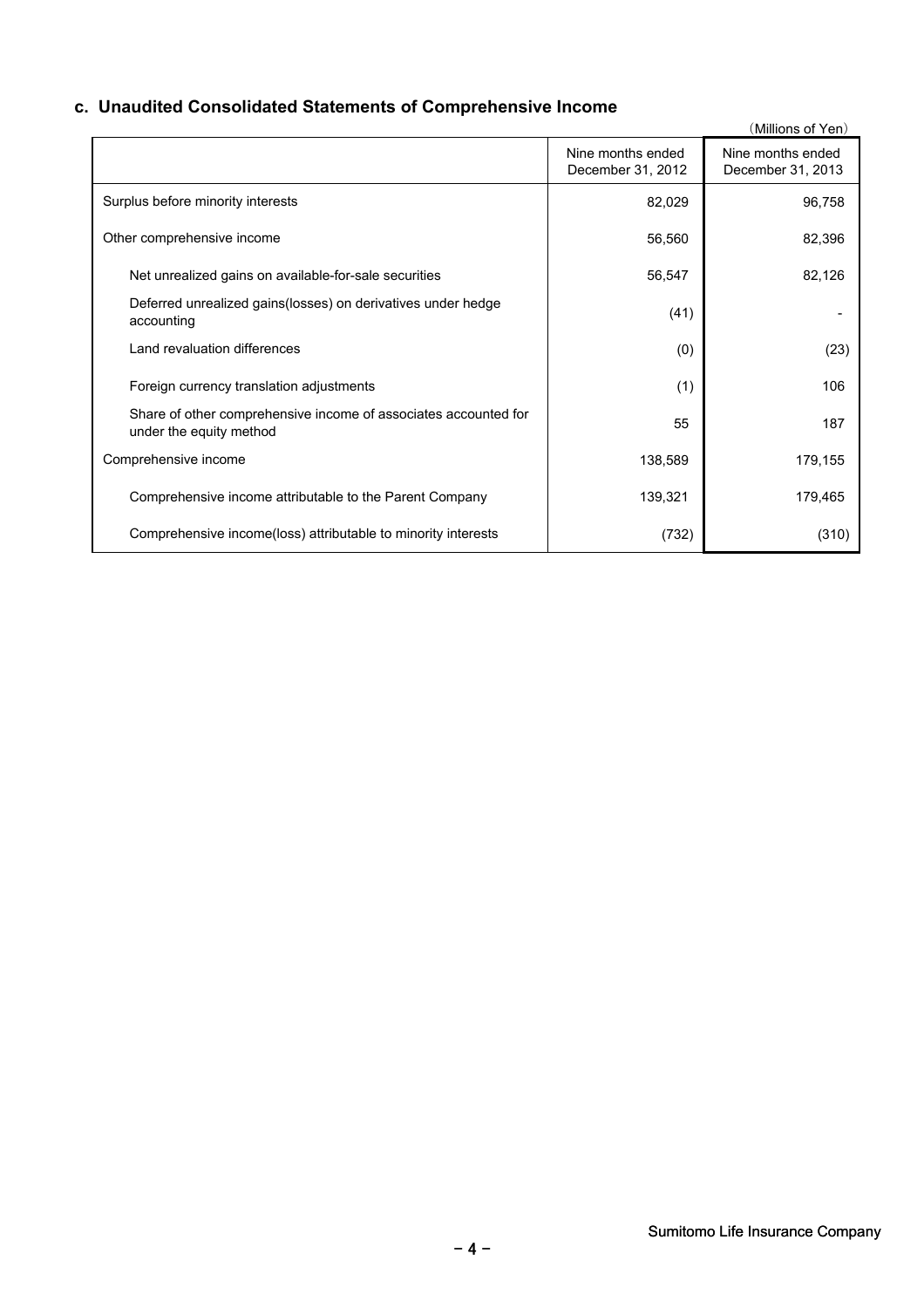## **Notes to the Unaudited Consolidated Financial Statements**

### **Notes to the Unaudited Consolidated Balance Sheet as of December 31, 2013**

- 1. Assets and liabilities denominated in foreign currencies, except for investments in unconsolidated subsidiaries and affiliates, are translated into Japanese Yen at the exchange rates prevailing on the balance sheet date. Investments in unconsolidated subsidiaries and affiliates are translated into Japanese Yen at the exchange rates on the dates of acquisition.
- 2. Securities loaned under security lending agreements amounted to ¥787,048 million as of December 31, 2013.
- 3. Changes in policyholders' dividend reserves for the period ended December 31, 2013 were as follows:

|                                                         | Millions of Yen |
|---------------------------------------------------------|-----------------|
| Balance at the beginning of the<br>period               | ¥291,521        |
| Transfer from surplus in the previous<br>fiscal year    | 58,330          |
| Dividend payments to policyholders<br>during the period | (54, 374)       |
| Interest accrued during the period                      | 325             |
| Balance at the end of the period                        | ¥295.803        |

4. On January 23, 2014, Sumitomo Life Insurance Company ("the Company") made an early repayment of a subordinated debt in the amount of ¥100,000 million before its maturity, the repayment of which was subordinated to other obligations.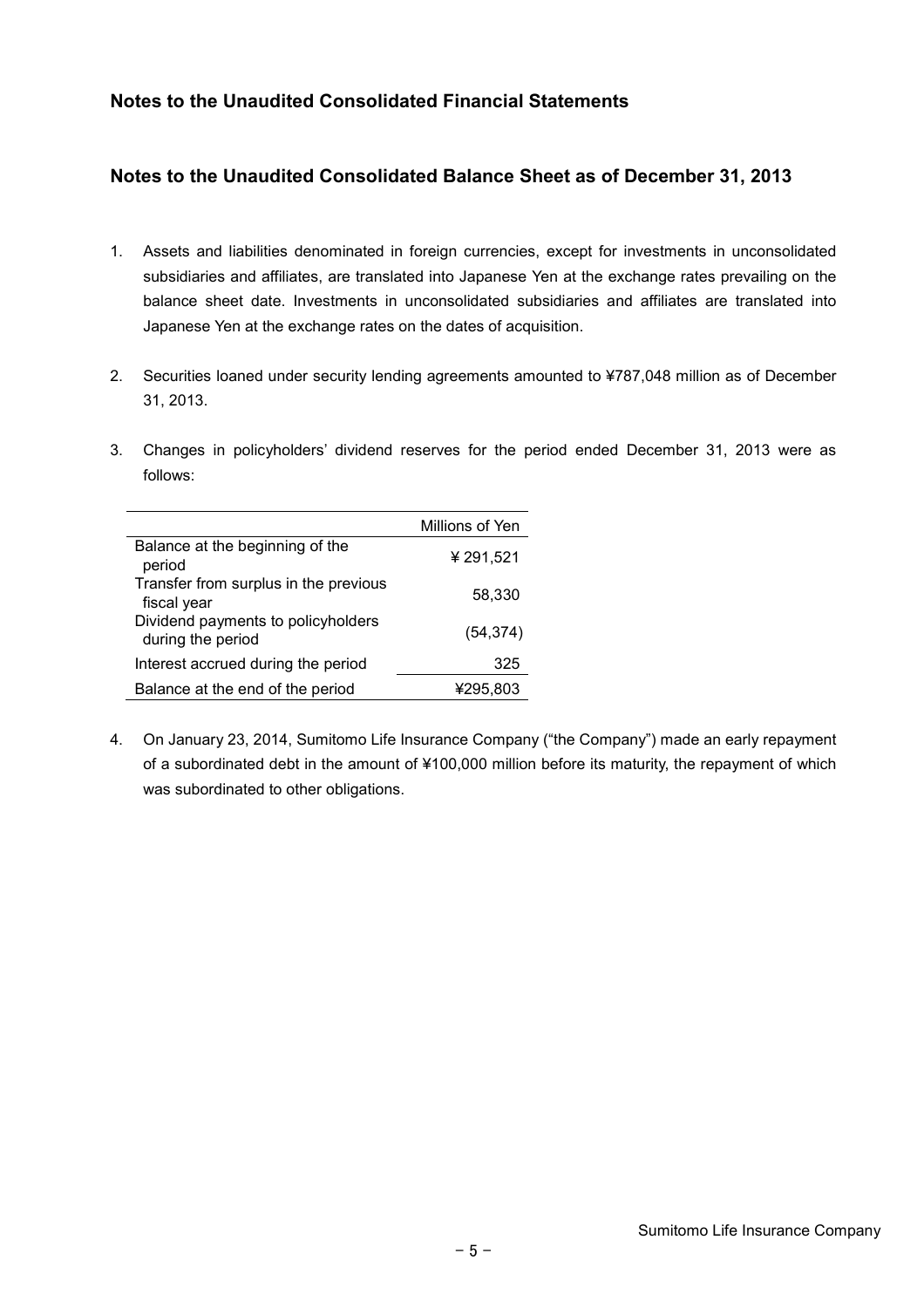## **Notes to the Unaudited Consolidated Statement of Income for the Nine Months Ended December 31, 2013**

1. The details of the impairment losses on fixed assets of the Company are as follows:

Accumulated impairment losses on fixed assets are directly deducted from the total asset amounts of their respective asset categories.

(1) Method for grouping the assets

The Company groups all the fixed assets held and utilized for the Company's insurance business as one asset group for the impairment test.

For real estate for investment and idle assets, each asset is treated as an independent unit for the impairment test.

(2) Description of impairment losses recognized

For the period ended December 31, 2013, the Company recognized impairment losses on real estate for investment that experienced the deterioration of profitability and on the idle assets that experienced the decline in fair value. For these assets, the Company reduced the carrying amount to a recoverable amount, and recognized impairment losses as extraordinary losses in the consolidated statement of income.

(3) Details of fixed assets causing impairment losses

| <b>Asset Group</b>            | <b>Asset Categories</b> | Millions of Yen |
|-------------------------------|-------------------------|-----------------|
| Real estate for<br>investment | Land and buildings      | 14.913          |
| Idle assets                   | Land and buildings      | 856             |
| Total                         |                         | 15,770          |

#### (4) The recoverable amount

The recoverable amounts of real estate for investment are determined at net realizable value or value in use. The recoverable amounts for idle assets are net realizable value. Net realizable value is calculated based on an estimated selling value, appraisal value based on Real Estate Appraisal Standards, or publicly announced value. Value in use is determined as the estimated net future cash flows discounted at 5.0%.

2. The total amount of depreciation of tangible fixed assets for the period ended December 31, 2013 was ¥22,084 million. The total amount of depreciation of goodwill for the period ended December 31, 2013 was ¥1,003 million.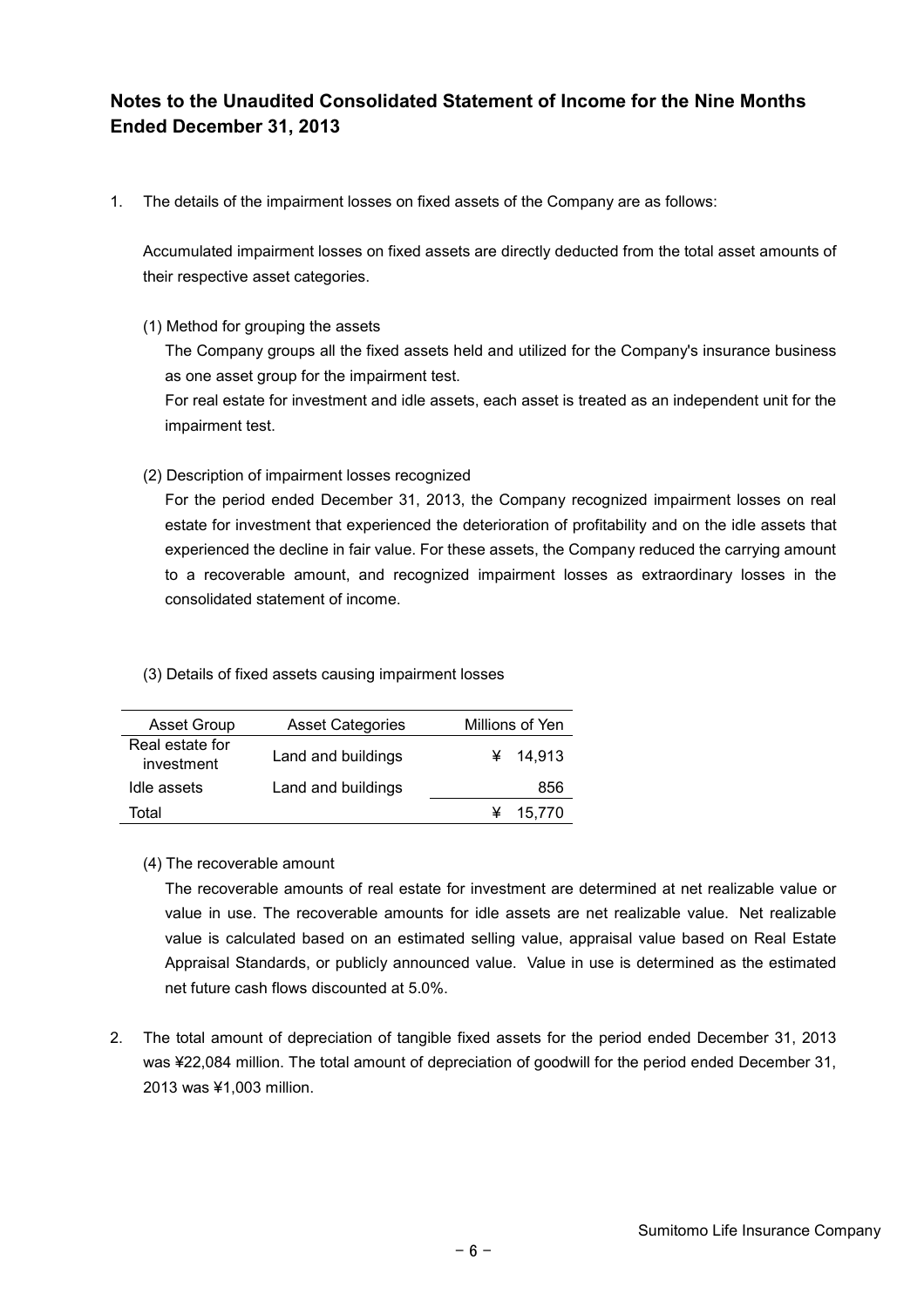### **2. Solvency Margin Ratio on a Consolidated Basis**

|                                                                                                                |                     | (millions of yen)      |
|----------------------------------------------------------------------------------------------------------------|---------------------|------------------------|
|                                                                                                                | As of March 31,2013 | As of December 31,2013 |
| Solvency margin gross amount<br>(A)                                                                            | 2,586,196           | 2,875,617              |
| <b>Foundation funds</b>                                                                                        | 904,238             | 938,998                |
| Reserve for price fluctuation                                                                                  | 206,574             | 224,792                |
| Contingency reserve                                                                                            | 284,002             | 297,552                |
| Unusual contingency reserve                                                                                    |                     |                        |
| General allowance for possible loan losses                                                                     | 2,735               | 1,639                  |
| Unrealized gains on available-for-sale securities × 90%<br>(Multiplied by 100% if losses)                      | 452,958             | 559,663                |
| Net unrealized gains on real estate $\times$ 85%<br>(Multiplied by 100% if losses)                             | (109, 789)          | (96, 993)              |
| Excess of continued Zillmerized reserve                                                                        | 612,187             | 616,751                |
| Qualifying subordinated debt                                                                                   | 206,500             | 305,980                |
| Excess of continued Zillmerized reserve and qualifying subordinated<br>debt not included in margin calculation |                     |                        |
| Deduction clause                                                                                               | (54, 461)           | (53, 732)              |
| Others                                                                                                         | 81,250              | 80,966                 |
| Total amount of risk<br>(B)<br>$\sqrt{(R_1^2+R_5^2+R_8+R_9)^2+(R_2+R_3+R_7)^2+R_4+R_6}$                        | 612,901             | 629,415                |
| Insurance risk<br>$R_1$                                                                                        | 84,920              | 82,869                 |
| General insurance risk<br>$R_5$                                                                                |                     |                        |
| Large disaster risk<br>$R_{\,6}$                                                                               |                     |                        |
| Third-sector insurance risk<br>$R_{8}$                                                                         | 48,964              | 49,776                 |
| Insurance risk of small-amount, short-term insurer<br>$R_9$                                                    |                     |                        |
| Risk of assumed yield<br>$R_2$                                                                                 | 226,271             | 222,132                |
| $R_7^*$<br>Minimum guarantee risk                                                                              | 63,755              | 52,309                 |
| $R_3$<br>Investment risk                                                                                       | 293,362             | 325,833                |
| Operational risk<br>$R_4$                                                                                      | 14,345              | 14,658                 |
| Solvency margin ratio<br>$\frac{(A)}{(1/2) \times (B)}$ × 100                                                  | 843.9%              | 913.7%                 |

※ The standard method is used for the calculation of the amount equivalent to minimum guarantee risk.

 Note: The amounts and figures in the table above are calculated based on Article 130 of the Insurance Business Act, Article 86-2 and Article 88 of the Ordinance for Enforcement of the Insurance Business Act and Financial Services Agency Public Notice No.23 of 2011.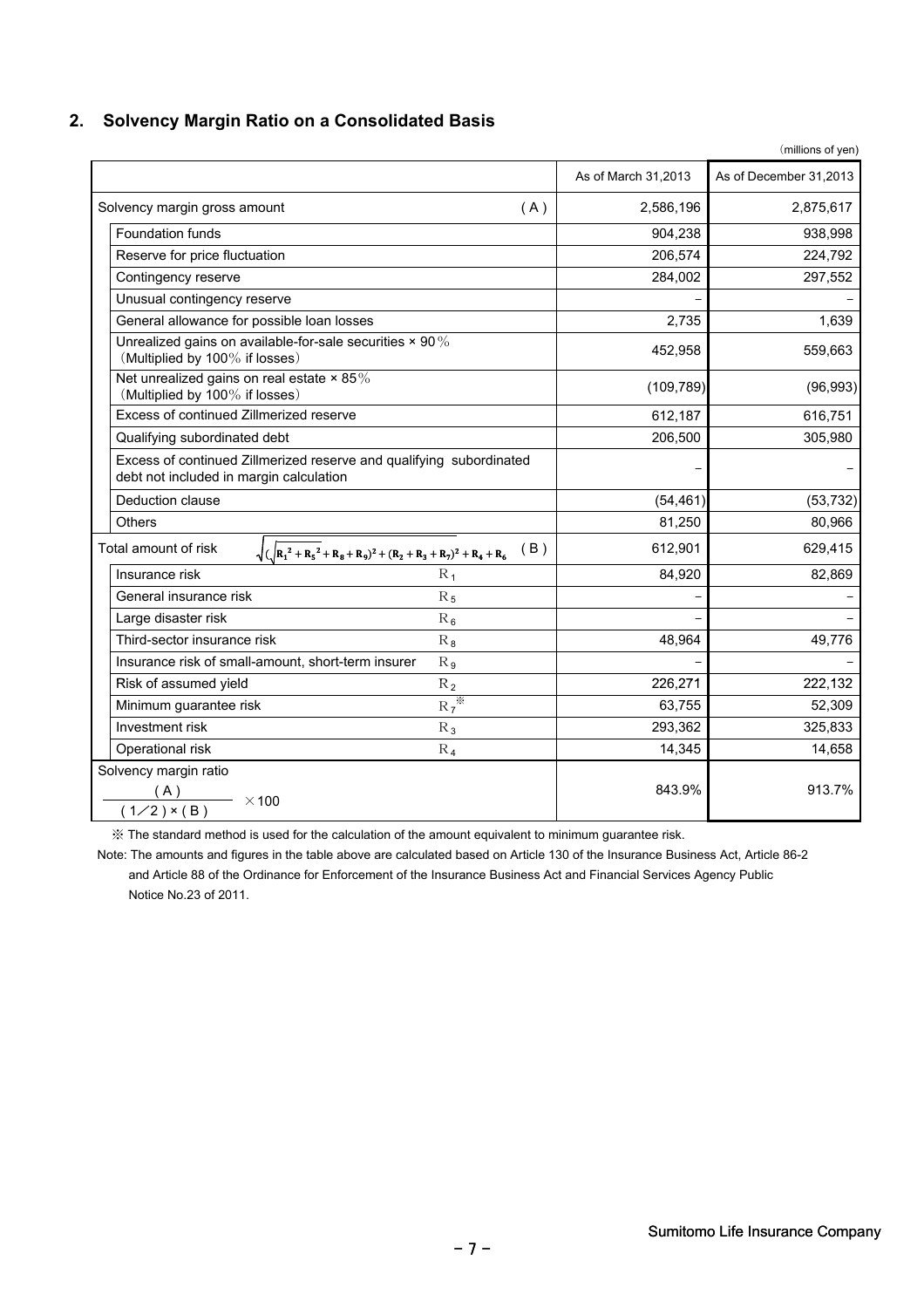## **3. Non-Consolidated Financial Information** (**General Account**)

## **a. Overall Composition of Investments**

|                                     | (millions of yen, %) |            |                        |            |  |  |
|-------------------------------------|----------------------|------------|------------------------|------------|--|--|
|                                     | As of March 31,2013  |            | As of December 31,2013 |            |  |  |
|                                     | Amount               | % of total | Amount                 | % of total |  |  |
| Cash, deposits and call loans       | 509,781              | 2.2        | 163,267                | 0.7        |  |  |
| Monetary claims bought              | 310,241              | 1.3        | 274,219                | 1.2        |  |  |
| Investments in securities           | 18,755,961           | 80.1       | 19,609,582             | 82.6       |  |  |
| Domestic bonds                      | 11,930,424           | 50.9       | 12,427,748             | 52.3       |  |  |
| Domestic stocks                     | 1,038,610            | 4.4        | 1,273,839              | 5.4        |  |  |
| Foreign securities                  | 5,748,426            | 24.5       | 5,872,734              | 24.7       |  |  |
| Foreign bonds                       | 5,161,354            | 22.0       | 5,281,333              | 22.2       |  |  |
| Other foreign securities            | 587,071              | 2.5        | 591,401                | 2.5        |  |  |
| Other securities                    | 38,500               | 0.2        | 35,260                 | 0.1        |  |  |
| Loans                               | 2,663,423            | 11.4       | 2,502,999              | 10.5       |  |  |
| Policy loans                        | 344,392              | 1.5        | 335,278                | 1.4        |  |  |
| Industrial and consumer loans       | 2,319,031            | 9.9        | 2,167,721              | 9.1        |  |  |
| Real estate                         | 809,814              | 3.5        | 782,776                | 3.3        |  |  |
| Investment property                 | 591,295              | 2.5        | 569,418                | 2.4        |  |  |
| Deferred tax assets                 | 134,607              | 0.6        | 126,165                | 0.5        |  |  |
| Other assets                        | 249,244              | 1.1        | 292,855                | 1.2        |  |  |
| Allowance for possible loan losses  | (3, 324)             | (0.0)      | (2, 237)               | (0.0)      |  |  |
| Total                               | 23,429,750           | 100.0      | 23,749,630             | 100.0      |  |  |
| Foreign currency denominated assets | 3,699,814            | 15.8       | 3,994,399              | 16.8       |  |  |

Note: Real estate is recorded as the sum total of land, buildings and construction in progress.